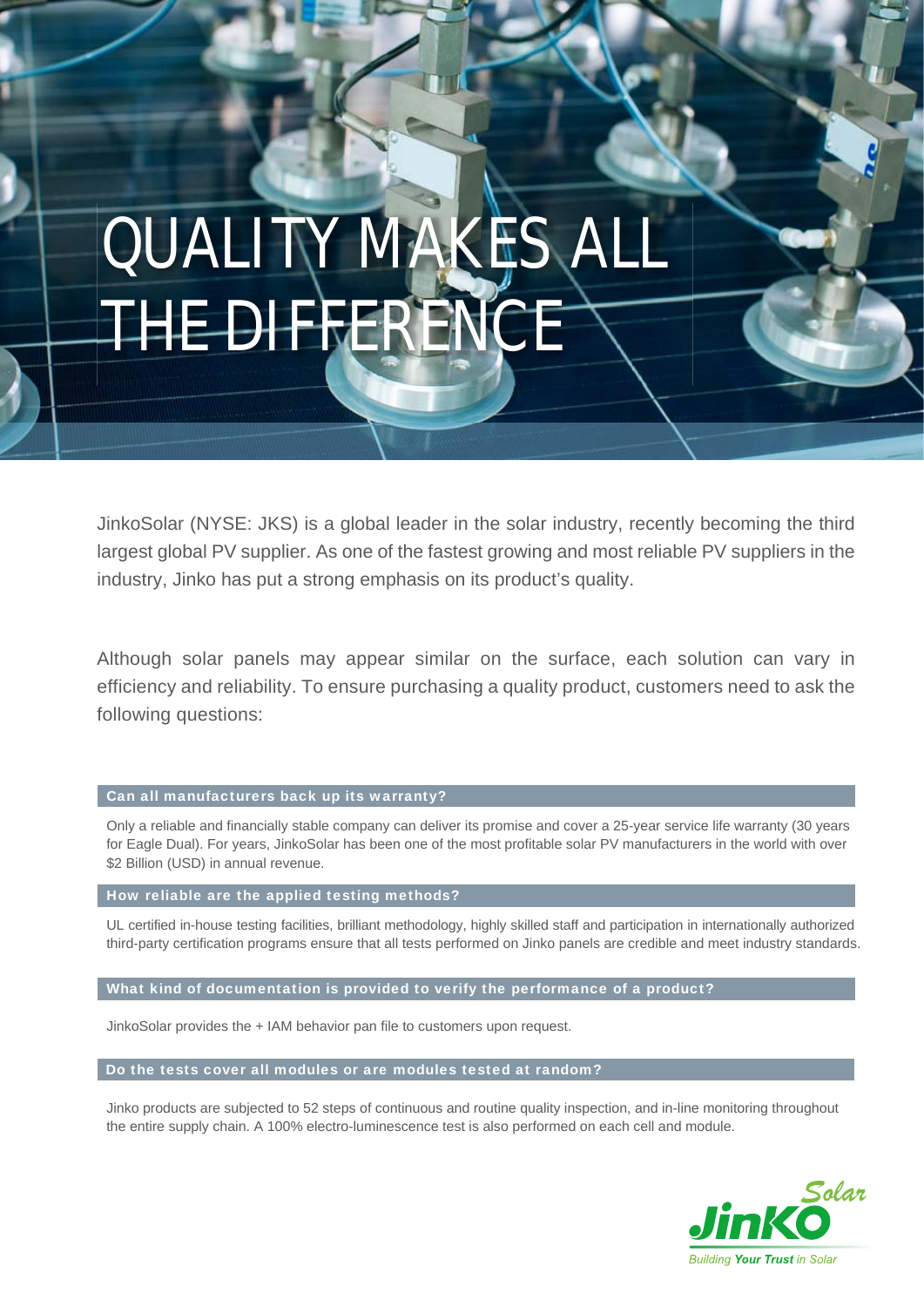### What kind of quality procedures are used to rule out hazards such as PID or micro-cracks?

JinkoSolar is the first company to mass produce PID-Free modules, which are routinely tested with zero micro-cracks. During the quality test solar modules covered with ammonia foil are exposed to negative 1000 voltage for 96 hours. In order to pass the extreme test, they must not diminish by more than 5%, show zero visual failure, and pass a wet leakage current test, as well as a maximum power determination test.

### How does the company ensure a focus on quality?

At JinkoSolar, the Quality Control VP communicates directly with the company CEO to ensure our products surpass quality and productivity standards, avoiding communication loss in between levels. Approximately 1500 QC and QA professionals oversee a strict quality-control and inspection process.

### What achievements specific to quality has the company accomplished?

- Best Performer in Photon Lab Module Test for 4 consecutive years.
- First Company to pass the PID-Free test under 85°C/85% RH.
- First company to withstand a PID-Free test under 60°C/85%.
- One of the lowest defect and claim rates in the industry.



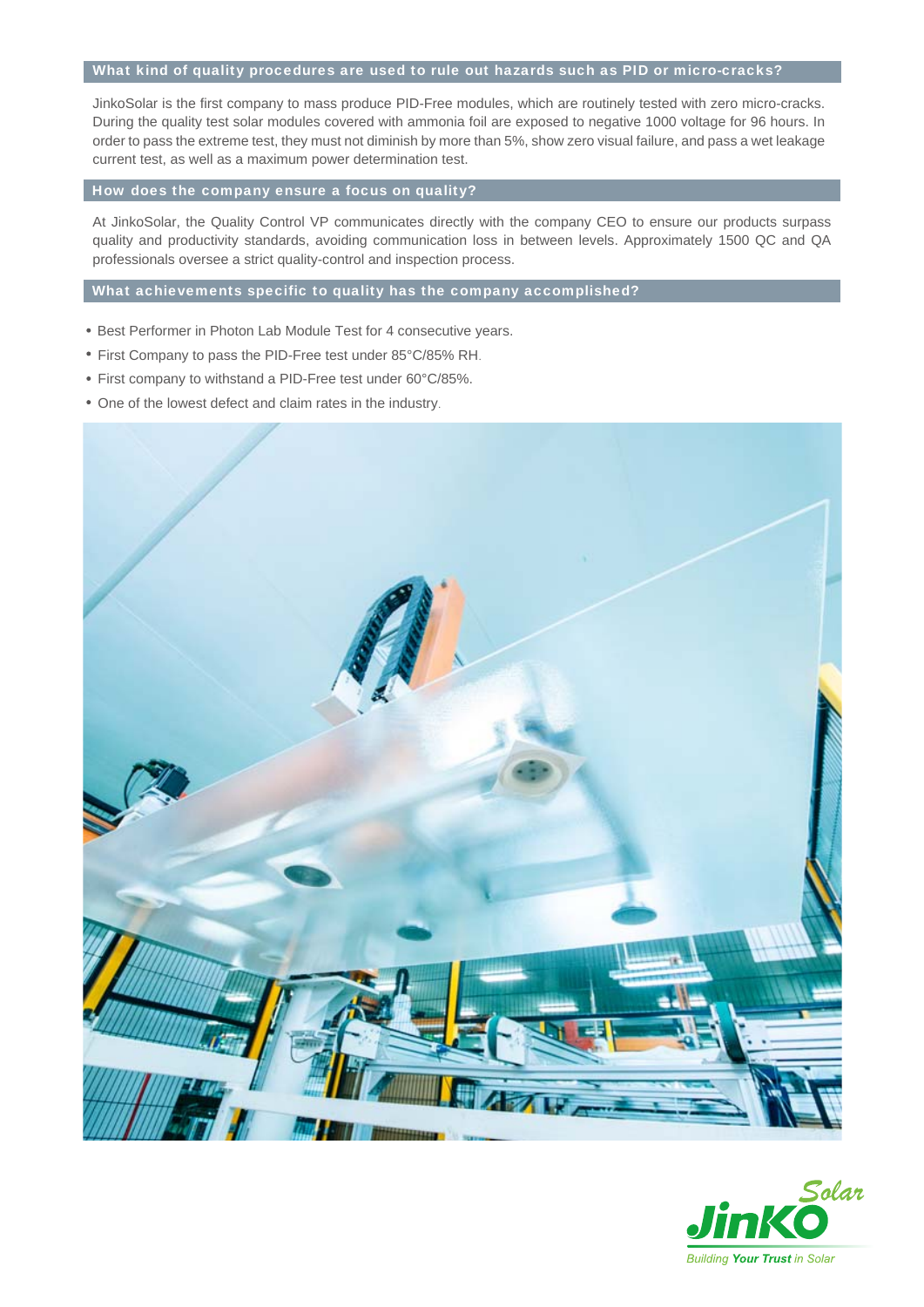# Which certificates does the company hold**?**

JinkoSolar is one of the few companies certified by all major standardizing organizations, ensuring the continuous reliability, safety, and quality of our modules. Our standard module testing certifications include: IEC 61730, IEC 61215, IEC 61701, IEC 61716, IEC 62804 and UL 1703, demonstrating high-quality control during production and testing cycles.

# What does it mean to be "Quality Tested"?

- All JinkoSolar modules endure a rigorous 52-step quality control and inspection process.
- Continuous line monitoring and video/photo records of each cell and panel ensures the quality of each individual module.
- Comprehensive QC information management system is in place to allow for constant quality data flow.
- Most stringent acceptance criteria and tightest tolerance.
- A team of 1500 dedicated quality control professionals prepared to assess all products.
- Zero serial defects.
- Narrowed power category, delivering more power than guaranteed in datasheets.

# Customer Advantages:

- Reliable system performance due to a comprehensive approval certification.
- High yields over a long period of time and increased investment security Generate more power in a given space and in time duration.
- Consistent performance and durability after exposure to intense sunlight and extreme conditions.
- Less maintenance required over the lifecycle of the solar system.